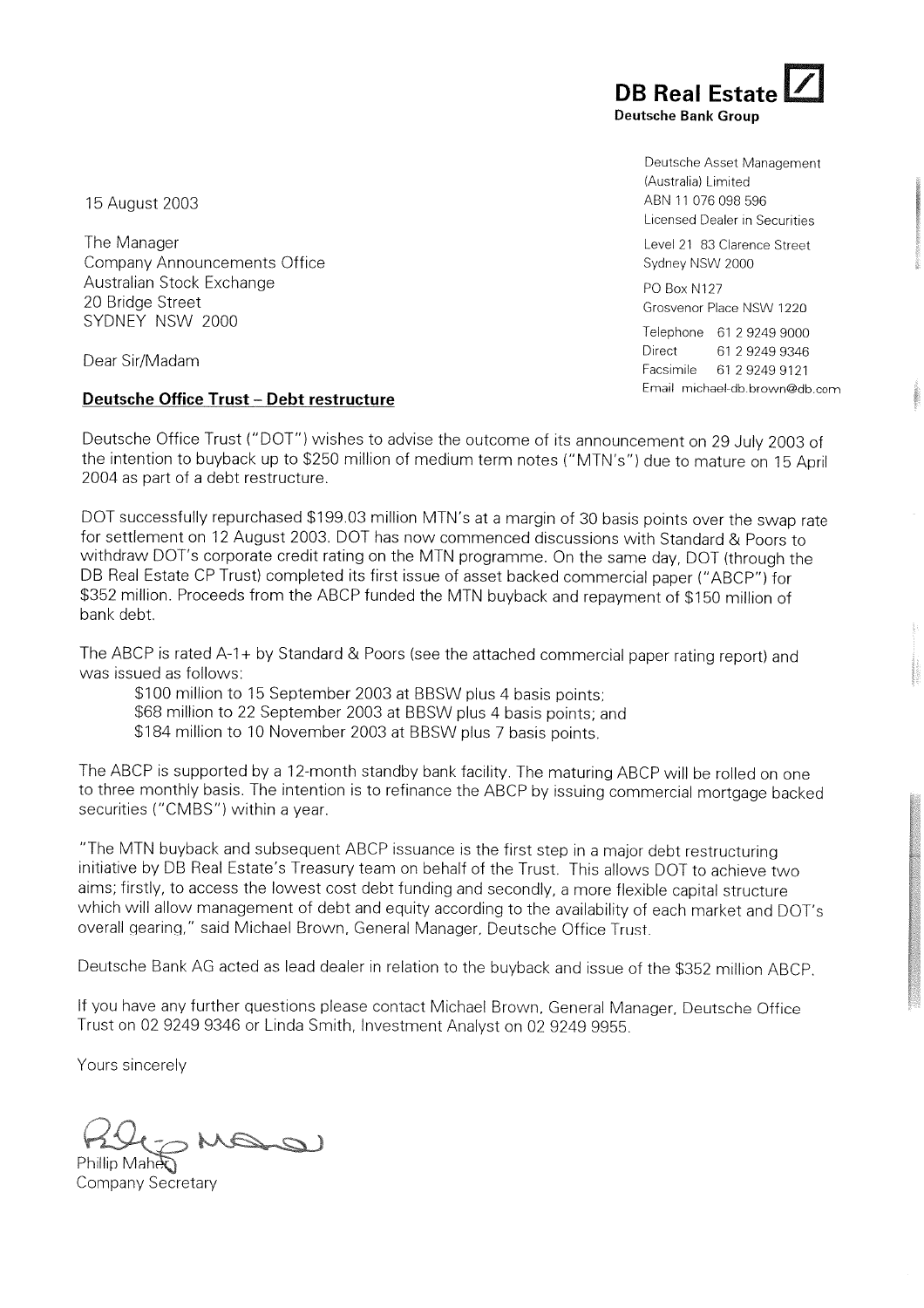# **DB REAL ESTATE CP TRUST – SERIES 1**

### Contacts: Philip Grundy, Melbourne (61) 3-9631-2063 Peter Eastham, Melbourne (61) 3-9631-2062

#### Aug. 12, 2003

**A\$375 million Series 1 commercial paper** A-1+

### **PROGRAM SUMMARY**

| Securities:                                       | Discounted domestic commercial paper.                                                                                                                                                           |
|---------------------------------------------------|-------------------------------------------------------------------------------------------------------------------------------------------------------------------------------------------------|
| Tenor:                                            | Series 1 up to 95 days.                                                                                                                                                                         |
| Program amount:                                   | A\$1.5 billion.                                                                                                                                                                                 |
| Underlying assets:                                | Appropriately short- and medium-term, credit-assessed<br>debentures issued by approved DB Real Estate funds, or<br>other authorized investments rated or credit assessed to<br>'AA-' or higher. |
| <b>PARTICIPANTS</b>                               |                                                                                                                                                                                                 |
| Issuer:                                           | DB Real Estate Australia Ltd. as trustee of DB Real Estate CP<br>Trust - Series 1.                                                                                                              |
| Trustee:                                          | DB Real Estate Australia Ltd.                                                                                                                                                                   |
| Trust manager:                                    | Deutsche Asset Management (Australia) Ltd.                                                                                                                                                      |
| Security trustee:                                 | Permanent Custodians Ltd.                                                                                                                                                                       |
| Debenture trustee:                                | Permanent Registry Ltd.                                                                                                                                                                         |
| Standby facility and asset<br>liquidity provider: | Deutsche Bank AG (AA-/Negative/A-1+) or other appropriately<br>rated entities.                                                                                                                  |
| Dependent ratings:                                | Credit-assessed debentures, liquidity providers, and other<br>appropriately rated or credit-assessed authorized investments.                                                                    |

### **RATIONALE**

The rating on the Series 1 commercial paper (CP) to be issued by DB Real Estate Australia Ltd., as trustee of DB Real Estate CP Trust – Series 1 (DBCPT), reflects:

- The credit quality of the assets supporting Series 1 CP, which initially comprised creditassessed debentures (assessed 'AA-' or greater) issued by Deutsche Asset Management (Australia) Ltd. (DAMAL) as responsible entity (RE) of the Deutsche Industrial Trust (DIT) and will now include debentures issued by DAMAL in its capacity as RE of the Deutsche Office Trust (DOT);
- The credit quality of any future assets to be purchased that will be funded by Series 1 CP. which must be rated or credit assessed to at least 'AA-' or greater and which Standard & Poor's affirms will not have an adverse affect on the rating on the Series 1 CP. This may include other debentures to be issued by DIT, DOT, or any other approved DB Real Estate fund, or other financial securities from other issuers;
- The standby facility provider to support the timely redemption of CP;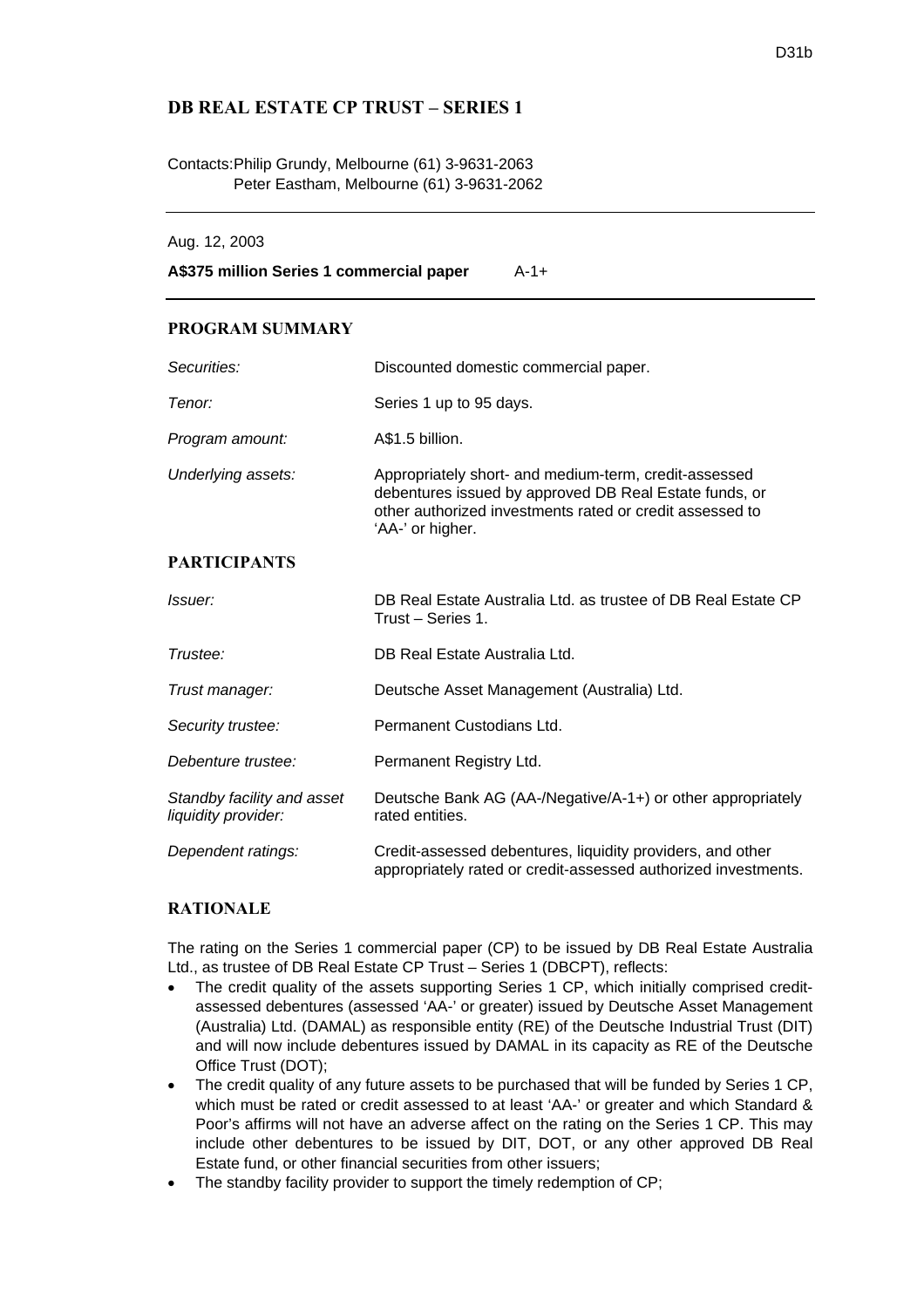- The liquidity facility provider to support timely interest payments on the debentures to be issued by each Trust equivalent to six months interest payments on the debentures issued and six months of fees and expenses of DBCPT;
- Any additional credit enhancement that may be provided to the series; and
- The matching of the debenture interest payment date and CP maturity dates to avoid any timing mismatches.

# **DBCPT SERIES 1 CP TRANSACTION STRUCTURE**

The DBCPT transaction structure was established in August 2002, with the intent of providing the various DB Real Estate funds with access to finance through the CP market. Proceeds of the initial CP issuance were applied to the acquisition of debentures, credit assessed by Standard & Poor's at 'AA-' or higher, and issued by DAMAL as RE of DIT. DBCPT is structured to enable the acquisition of further credit-assessed debentures issued by DIT or any other DB Real Estate fund, or any other appropriately rated or credit-assessed authorized investments.

Repayment of DIT and DOT debentures is secured by first-ranking real property mortgages over the "core" property assets of the respective Trusts and by first-ranking interests in the relevant bank accounts associated with those secured properties. The core property assets collateralizing the debentures are commercial properties, which Standard & Poor's has credit assessed applying commercial mortgage-backed criteria to determine appropriate debt issuance levels for each pool of properties.

The debenture trustee will hold the securities on behalf of the issuer and other secured creditors of the respective Real Estate funds.

Debentures issued by each fund have the benefit of a standby facility provided by Deutsche Bank AG (Sydney Branch) equal to the principal amount of all outstanding CP in all circumstances, except where any of the conditions precedent to a liquidity draw are not met. The conditions precedent to drawing under the liquidity facility include:

- No insolvency of DBCPT;
- No series notice, standby facility, or security trust deed becomes void, illegal, or invalid;
- No failure by the trustee of DBCPT to pay any principal, interest, and contracted fees due to the standby facility provider within applicable grace periods; and
- The liquidity drawdown amount does not exceed the amount of performing assets held by DBCPT, which includes credit-assessed debentures or other appropriately rated or credit-assessed securities acquired by DBCPT and funded by Series 1 CP.

A liquidity facility has been provided by Deutsche Bank AG (Sydney Branch) for each of the debenture issuers to cover timely interest payments on the underlying credit-assessed debentures, and hence the discount amount of all outstanding CP for a period of six months, assuming a stressed interest rate of 9.5% per annum. This facility covers any payment shortfalls that may occur on the debentures issued to DBCPT.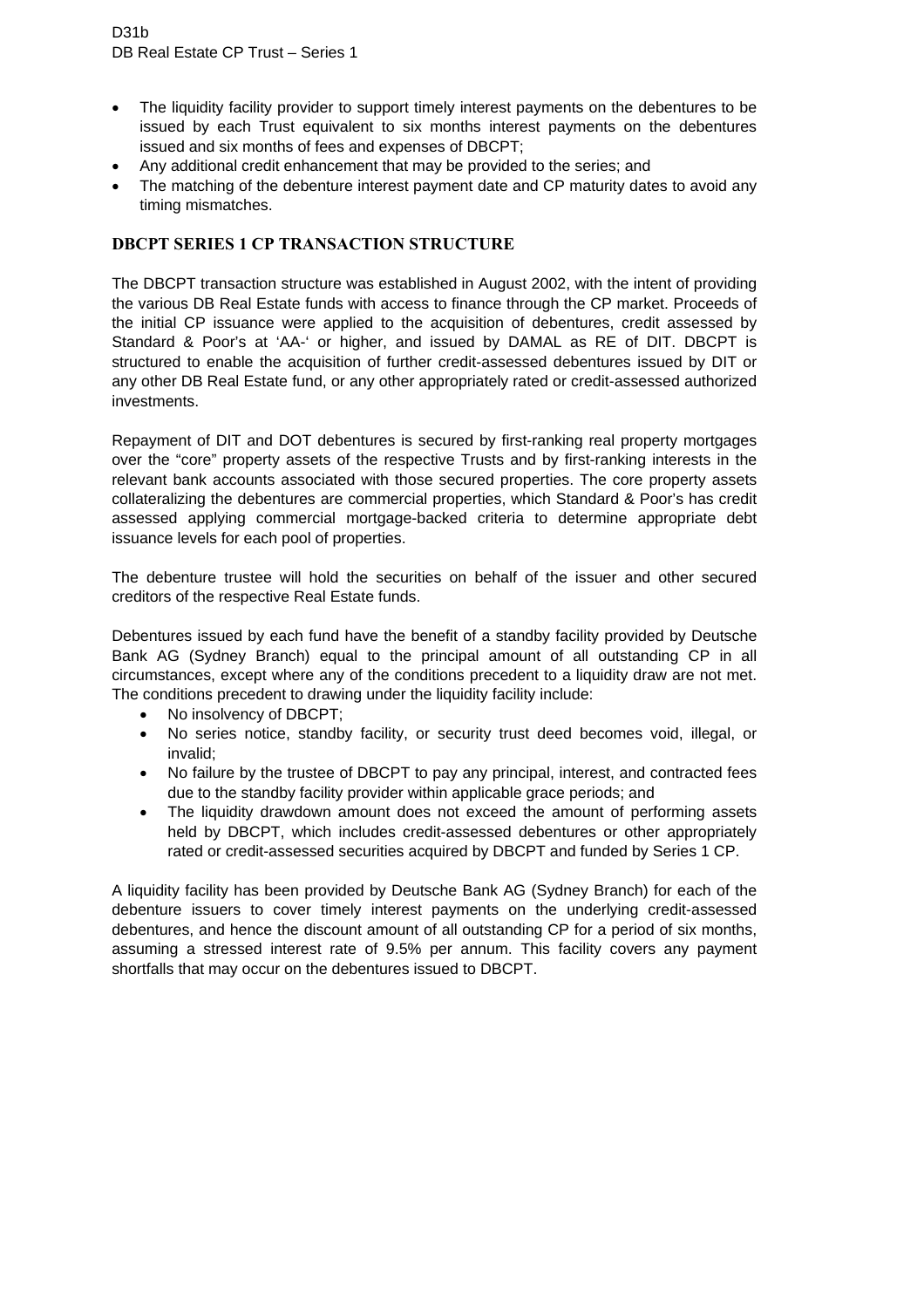### **DBCPT PROGRAM STRUCTURE**

The following chart illustrates the transaction structure.

# **DB Real Estate CP Trust - Series 1 Transaction Structure**



DBCPT is a special-purpose, bankruptcy-remote trust established for the purpose of issuing CP.

Securities are issued in segregated series that may be rated differently. The proceeds of each series are used to acquire specific assets. For each series, the recourse of each party is limited to the charged underlying assets of that specific series. The parties cannot seek to recover any shortfall by applying for the winding up of DBCPT or by bringing any other legal proceedings against DBCPT. DBCPT's legal counsel has provided a legal opinion confirming that the limited recourse provisions in the transaction documents are enforceable against all parties to the transaction documents.

Before the issue of each series, Standard & Poor's will review the terms of the underlying assets, the securities issued, any liquidity/hedging/support, and any relevant documentation to assign a rating to the new series and/or affirm the rating on any outstanding series.

The proceeds of each series of securities issued by DBCPT are used to purchase specific assets directly. For each series, DBCPT will enter into a liquidity facility, swap contract, or currency exchange contracts, where appropriate, which enables the matching of payment obligations due from the underlying assets with those ultimately due to securities' holders. Where appropriate, DBCPT may enter into a credit support facility to provide additional credit enhancement to a series.

DAMAL will act as trust manager for DBCPT.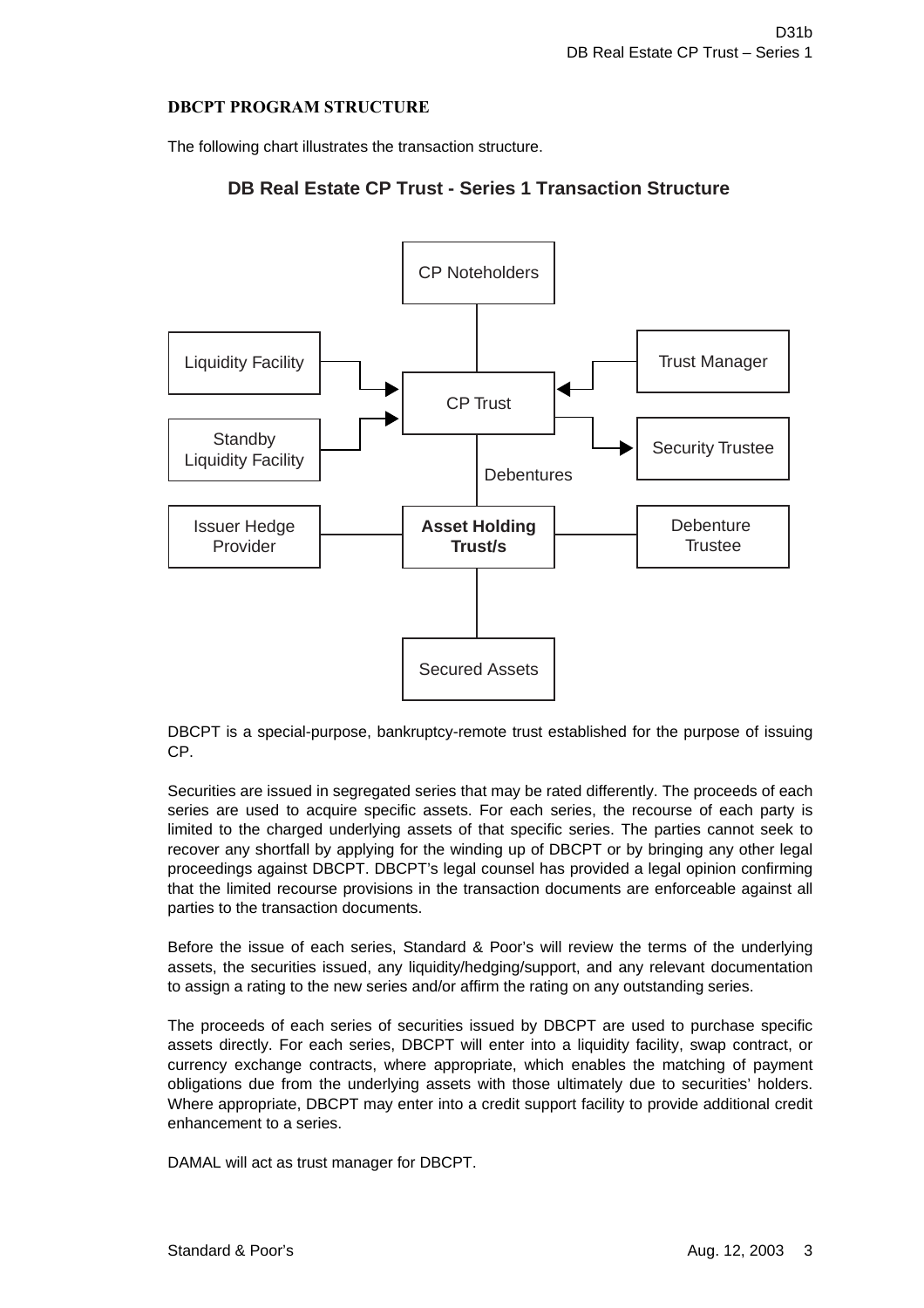### **RESTRICTIONS ON ISSUANCE OF COMMERCIAL PAPER**

The issuer's security trust deed contains a number of restrictions on the issue of CP, providing protection to CP holders against credit, liquidity, and interest rate risks. For each series, the restrictions include:

- DBCPT has received confirmation that Standard & Poor's has assigned its rating to the CP;
- The assets have been credit assessed at a level commensurate with the rating on the CP;
- A liquidity facility is in place, which covers the face value of the CP;
- The issue price of CP does not exceed the principal amount of the underlying asset;
- The maturity date of CP is no later than the maturity date of the asset funded by the CP;
- The maturity date of CP is no later than five business days before the termination date of the liquidity facility;
- The maturity date of CP matches the coupon-payment date of the asset;
- The yield on the asset is sufficient to pay the discount on CP, or interest on liquidity facility, and any other fees and expenses;
- The interest payment date on any drawing under the liquidity facility matches the couponpayment date of the underlying asset;
- There is no CP trustee event of default under any transaction document;
- There is no insolvency event with DBCPT, the security trustee, the trustee, the liquidity provider, or any support provider; and
- There is no default in payment by the standby facility provider, the liquidity provider, or any support provider.

## **FURTHER ISSUANCE FROM THE SAME SERIES OR ISSUANCE FROM NEW SERIES**

DBCPT has been established as a segregated CP issuer capable of issuing multiple series of differently rated (or unrated) CP. Any assets to be funded by an existing series must be subject to a rating affirmation by Standard & Poor's on the series CP rating, and any rating assigned to an alternative series of CP issued by DBCPT requires that Standard & Poor's assign a specific rating to that series and that the assets to be acquired by that series have a rating commensurate with the rating sought on that series.

It is expected that over time there will be further issuances either from Series 1 ('A-1+') CP or from other lower rated series. The program has been established to provide a flexible funding platform, in particular for the various DB Real Estate funds. The trust is capable, however, of investing in other appropriately rated or credit-assessed securities to support the rating on the particular series of CP to be issued.

Standard & Poor's notes that debentures may be issued to other financiers on terms and conditions which differ from those acquired by the CP Trust and which may rank pari passu to debentures securing CP. Given the transaction structure and support mechanisms in place, Standard & Poor's believes that the impact of any such external financing arrangement would be limited to early repayment of debentures.

### **SECURITY ARRANGEMENTS**

Where assets are purchased directly by DBCPT, separate fixed charges (series charges) will be granted by DBCPT over the assets of each series for the benefit of the securities holders and other secured creditors of that series. As such, an event of default occurring in any one series will be fully segregated from other series, and there is no cross-collateralization between series assets.